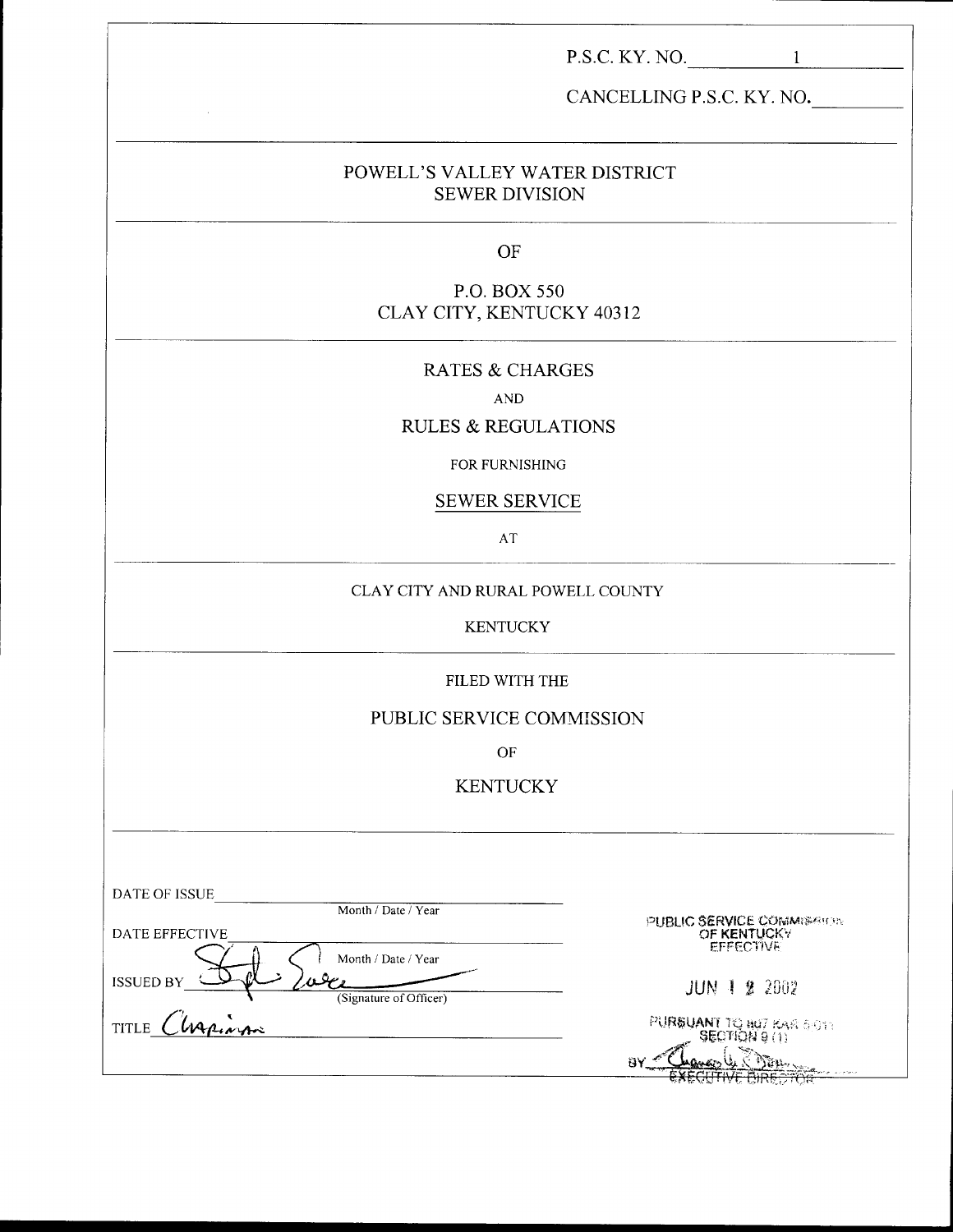| Clay City and Rural Powell County, KY<br>FOR - |  |  |  |
|------------------------------------------------|--|--|--|
| Community, Town or City                        |  |  |  |
| P.S.C. KY. NO.                                 |  |  |  |
| SHEET NO.<br>Original                          |  |  |  |
| CANCELLING P.S.C. KY. NO.                      |  |  |  |
| SHEET NO.                                      |  |  |  |
|                                                |  |  |  |

# **CONTENTS**

## I. RATES AND CHARGES

(Name of Utility)

A. Monthly Rates

Powell's Valley Water District/Sewer Division

- B. Deposits
- C. Special Non-recurring Charges

## 11. RULES AND REGULATIONS

- A. Billing and Collection
- B. Deposits
- C. Special Non-recurring Charges
	- 1. Disconnection Charge
	- 2. Reconnection Charge
	- *3.* Late Payment Penalty
	- 4. Returned Check Charge
- D. Banned Substances
- E. Sewer Lines
- F. Sewer Failure
- G. Protection by Consumer
- H. Notice of Trouble
- I. Discontinuance of Service by the Utility
- J. Customers Request for Termination of Service

| DATE OF ISSUE<br>Month / Date / Year                                                  |                                                                |
|---------------------------------------------------------------------------------------|----------------------------------------------------------------|
| DATE EFFECTIVE                                                                        | PUBLIC SERVICE COMMENTATION<br>OF KENTUCKY<br><b>EFFECTIVE</b> |
| Month / Date / Year<br><b>ISSUED BY</b><br>(Signature of Officer)                     | <b>JUN 1 2 2002</b>                                            |
| <b>TITLE</b>                                                                          | PURSUANT TO 807 KAR SOTT<br>SECTION 9 (1)                      |
| BY AUTHORITY OF ORDER OF THE PUBLIC SERVICE COMMISSION<br><b>DATED</b><br>IN CASE NO. | B۲<br><b>EXECUTIVE DIRECTOR</b>                                |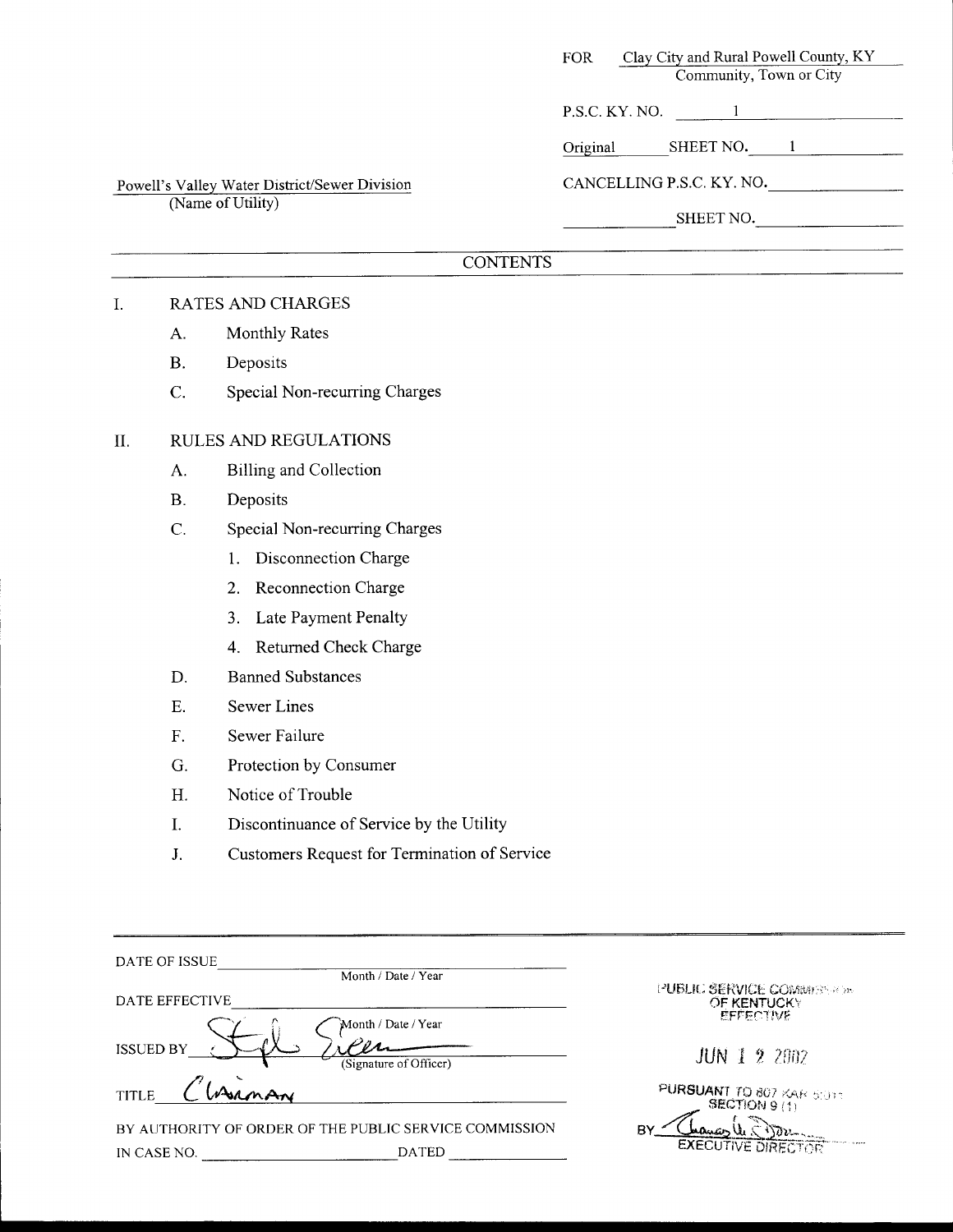FOR

**Community, Town or City** 

P.S.C. KY. NO.

 $\_$ SHEET NO.  $\_\_\_\_\_\_\_\_\_\_\_\_\_\_\_\_\_\_\_\_$ 

CANCELLING P.S.C. KY. NO.

 $SHEET NO.$ 

#### RATES AND CHARGES

Customer Class Rates

Flat Rate Customers  $$27.57$  Flat Rate (I)

First 2,000 Gallons **\$27.57 Minimum Bill** (I) All Over 2,000 Gallons \$13.78 per 1,000 Gallons (I)

| DATE OF ISSUE<br>Month / Date / Year                                                                          |                                                                           |
|---------------------------------------------------------------------------------------------------------------|---------------------------------------------------------------------------|
| DATE EFFECTIVE                                                                                                | <b>KENTUCKY</b><br>PUBLIC SERVICE COMMISSION                              |
| Month / Date / Year<br><b>ISSUED BY</b><br>(Signature of Officer)<br>Arrman<br>TITLE                          | <b>Gwen R. Pinson</b><br><b>Executive Director</b><br>wer R. Pinson       |
| BY AUTHORITY OF ORDER OF THE PUBLIC SERVICE COMMISSION<br>IN CASE NO.<br>DATED October 26, 2017<br>2017-00392 | <b>EFFECTIVE</b><br>10/26/2017<br>PURSUANT TO 807 KAR 5:011 SECTION 9 (1) |

#### Powell's Valley Water District Sewer Division (Name of Utility)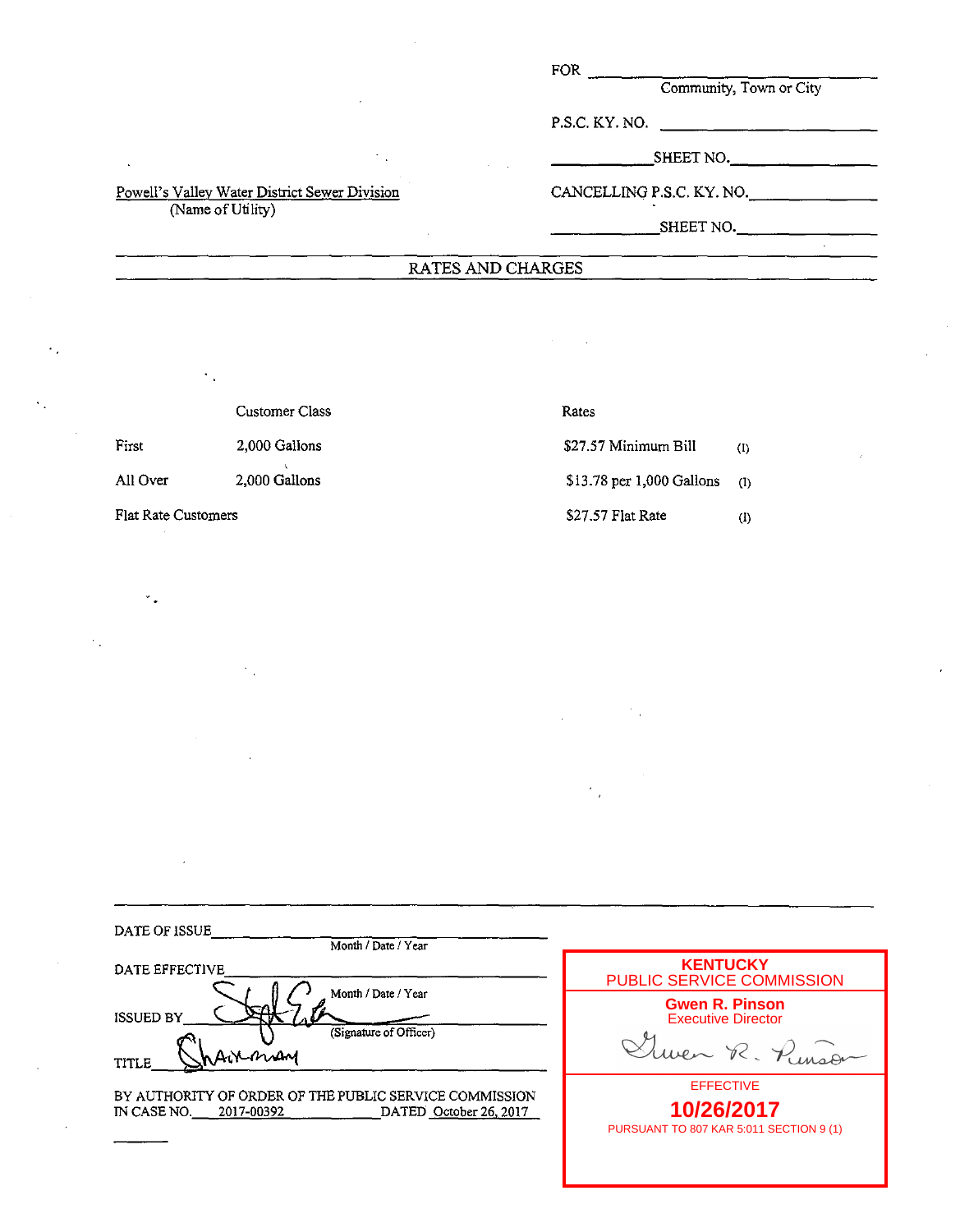|           | Powell's Valley Water District/Sewer Division<br>(Name of Utility) | <b>FOR</b> | Clay City and Rural Powell County, KY<br>Community, Town or City<br>$P.S.C. KY. NO.$ 1 | Original SHEET NO. 2<br>CANCELLING P.S.C. KY. NO.<br>SHEET NO. |
|-----------|--------------------------------------------------------------------|------------|----------------------------------------------------------------------------------------|----------------------------------------------------------------|
|           | RATES AND CHARGES                                                  |            |                                                                                        |                                                                |
| A.        | <b>RATES</b>                                                       |            |                                                                                        | 10/5/2006                                                      |
|           | Up to 2,000 Gallons<br>Over 2,000 Gallons                          |            | \$15.00                                                                                | 6.00 per 1,000 gal.                                            |
| <b>B.</b> | TAP-ON CHARGES                                                     |            |                                                                                        |                                                                |
|           | Gravity Pumps<br>Grinder Pumps                                     |            | <b>Actual Cost</b>                                                                     | \$350.00 C 1015/20120                                          |
| $C$ .     | <b>DEPOSITS</b>                                                    |            |                                                                                        |                                                                |
|           | <b>All Customers</b>                                               |            |                                                                                        | 2/12 of average annual bil                                     |
|           |                                                                    | ż          |                                                                                        |                                                                |
| D.        | SPECIAL NON-RECURRING CHARGES                                      |            |                                                                                        |                                                                |
|           | Disconnection Charge                                               |            |                                                                                        | \$20.00                                                        |
|           | Reconnection Charge                                                |            |                                                                                        | \$20.00                                                        |
|           | Late Payment Penalty                                               |            |                                                                                        | 10%                                                            |
|           | <b>Returned Check Charge</b>                                       |            |                                                                                        | \$20.00                                                        |

| DATE OF ISSUE                                          |                                                |
|--------------------------------------------------------|------------------------------------------------|
| Month / Date / Year                                    |                                                |
| DATE EFFECTIVE                                         | PUBLIC SERVICE COMMISSION                      |
| Month / Date / Year                                    |                                                |
| ISSUED BY<br>(Signature of Officer)                    | <b>JUN 1 2 2002</b>                            |
| TITLE 1                                                | PURSUANT TO 607 KAR 5:011<br>$950T$ IQN $9(1)$ |
| BY AUTHORITY OF ORDER OF THE PUBLIC SERVICE COMMISSION | P۲                                             |
| <b>DATED</b><br>IN CASE NO.                            |                                                |

 $\label{eq:2.1} \frac{1}{\sqrt{2\pi}}\int_{\mathbb{R}^3}\frac{1}{\sqrt{2\pi}}\left(\frac{1}{\sqrt{2\pi}}\right)^2\frac{1}{\sqrt{2\pi}}\int_{\mathbb{R}^3}\frac{1}{\sqrt{2\pi}}\left(\frac{1}{\sqrt{2\pi}}\right)^2\frac{1}{\sqrt{2\pi}}\frac{1}{\sqrt{2\pi}}\int_{\mathbb{R}^3}\frac{1}{\sqrt{2\pi}}\frac{1}{\sqrt{2\pi}}\frac{1}{\sqrt{2\pi}}\frac{1}{\sqrt{2\pi}}\frac{1}{\sqrt{2\pi}}\frac{1}{\sqrt{2\$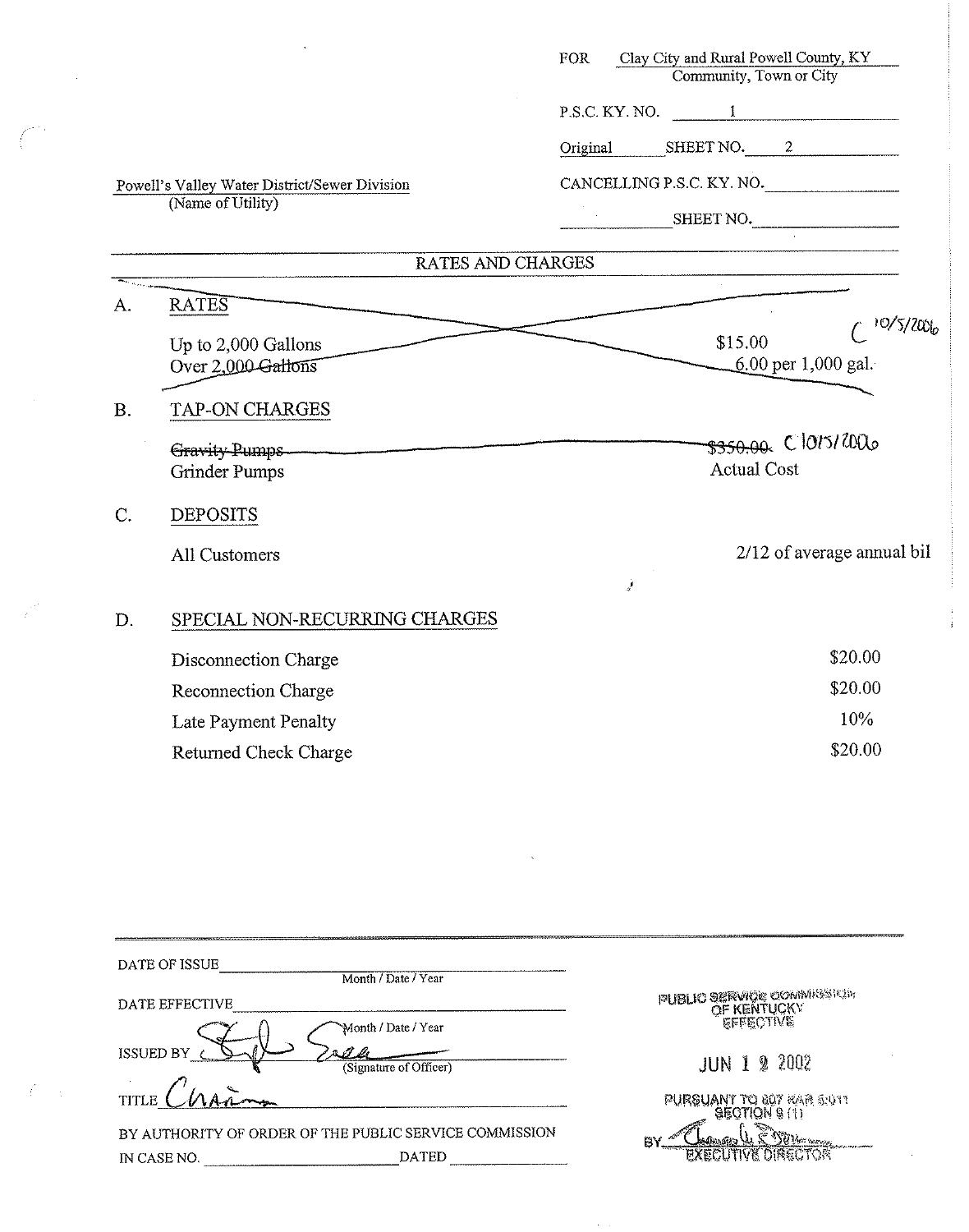## FORCLAY CTY & RURAL POWELL COUNTY

Community, Town or City

P.S.C. KY. NO.

SHEET NO.

Powell's Valley Water District Sewer Division

(Name **of** Utility)

CANCELLING P.S.C. KY. NO.

SHEET NO.

## RATES **AND** CHARGES

Gravity

Grinder Pump

Sewer Connection/Tap-On Charges Sewer Tap with Road Bore

Any Sewer Connection requiring A Grinder Pump for Service

Actual Cost

\$1010.50 Actual Cost

| DATE OF ISSUE                                          |                                                      |
|--------------------------------------------------------|------------------------------------------------------|
| Month / Date / Year<br>DATE EFFECTIVE                  | <b>KENTUCKY</b><br>PUBLIC SERVICE COMMISSION         |
| Month / Date / Year                                    | <b>JEFF R. DEROUEN</b><br><b>EXECUTIVE DIRECTOR</b>  |
| ISSUED BY<br>(Signature of Officer)                    | <b>TARIFF BRANCH</b>                                 |
| TITLE Charlow                                          |                                                      |
| BY AUTHORITY OF ORDER OF THE PUBLIC SERVICE COMMISSION | <b>EFFECTIVE</b>                                     |
| IN CASE NO.<br><b>DATED</b>                            | 4/15/2010<br>PURSUANT TO 807 KAR 5:011 SECTION 9 (1) |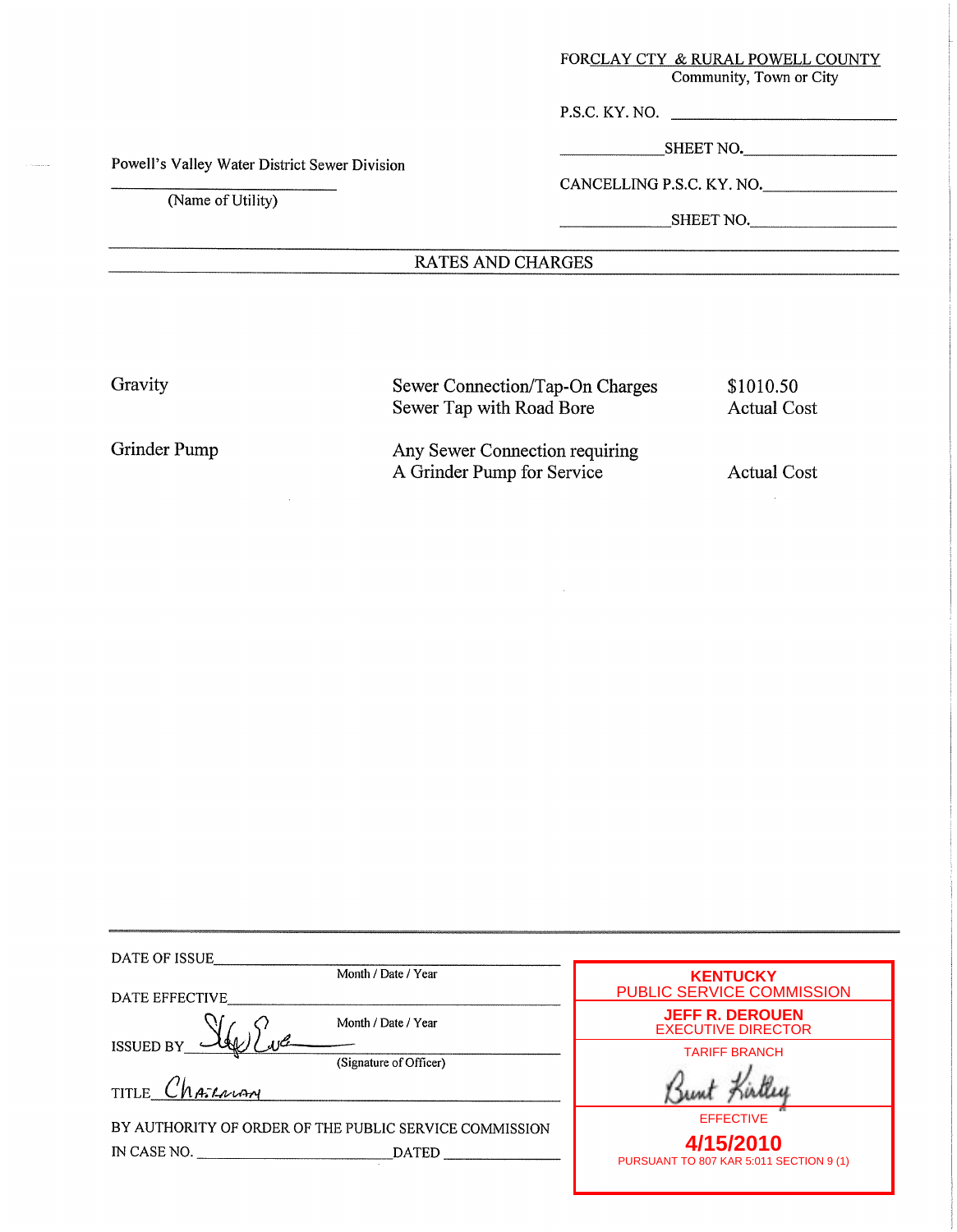|                                               | FOR Powell, Estill, Montgorery and Wolfe Counties |
|-----------------------------------------------|---------------------------------------------------|
|                                               |                                                   |
|                                               | PSC KY NO.                                        |
|                                               | SHEET NO.                                         |
| Powell's Valley Water District Sever Division | CANCELLING PSC KY NO.                             |
| (Name of Utility)                             | SHEET NO.                                         |

#### Credit /Debit Cards.

All customers may pay their bill by credit or debit card. This method of payment may be made in person at the utility office or by telephone.

If on the bill due date an attempt to pay the credit card or debit card is made and the card is declined for any reason, payment is still due in full on that date and will be considered late after that date. All late charges and penalties will be applied. If a customer is paying on our disconnect day and the card is denied, the same rules as above apply, in addition to service being disconnected.

When a customer makes a payment by credit or debit card, the utility will assess a fee equal to that charged to the utility by the credit or debit card processing company to process the transaction. This fee is generally calculated using a formula applied to the balance of the amount charged to the credit or debit account but may be a flat fee per transaction.

Prior to processing the transaction, the customer will be informed of the fee amount and, upon request by the customer, the formula employed to arrive at this fee amount.

| DATE OF ISSUE                                          |                                                      |
|--------------------------------------------------------|------------------------------------------------------|
| Month / Date / Year<br>DATE EFFECTIVE                  | <b>KENTUCKY</b><br>PUBLIC SERVICE COMMISSION         |
| Month / Date / Year<br><b>ISSUED BY</b>                | <b>JEFF R. DEROUEN</b><br><b>EXECUTIVE DIRECTOR</b>  |
| (Signature of Officer)                                 | <b>TARIFF BRANCH</b>                                 |
| $LMair_{AM}$<br><b>TITLE</b>                           |                                                      |
| BY AUTHORITY OF ORDER OF THE PUBLIC SERVICE COMMISSION | <b>EFFECTIVE</b>                                     |
| IN CASE NO.<br><b>DATED</b>                            | 8/17/2011<br>PURSUANT TO 807 KAR 5:011 SECTION 9 (1) |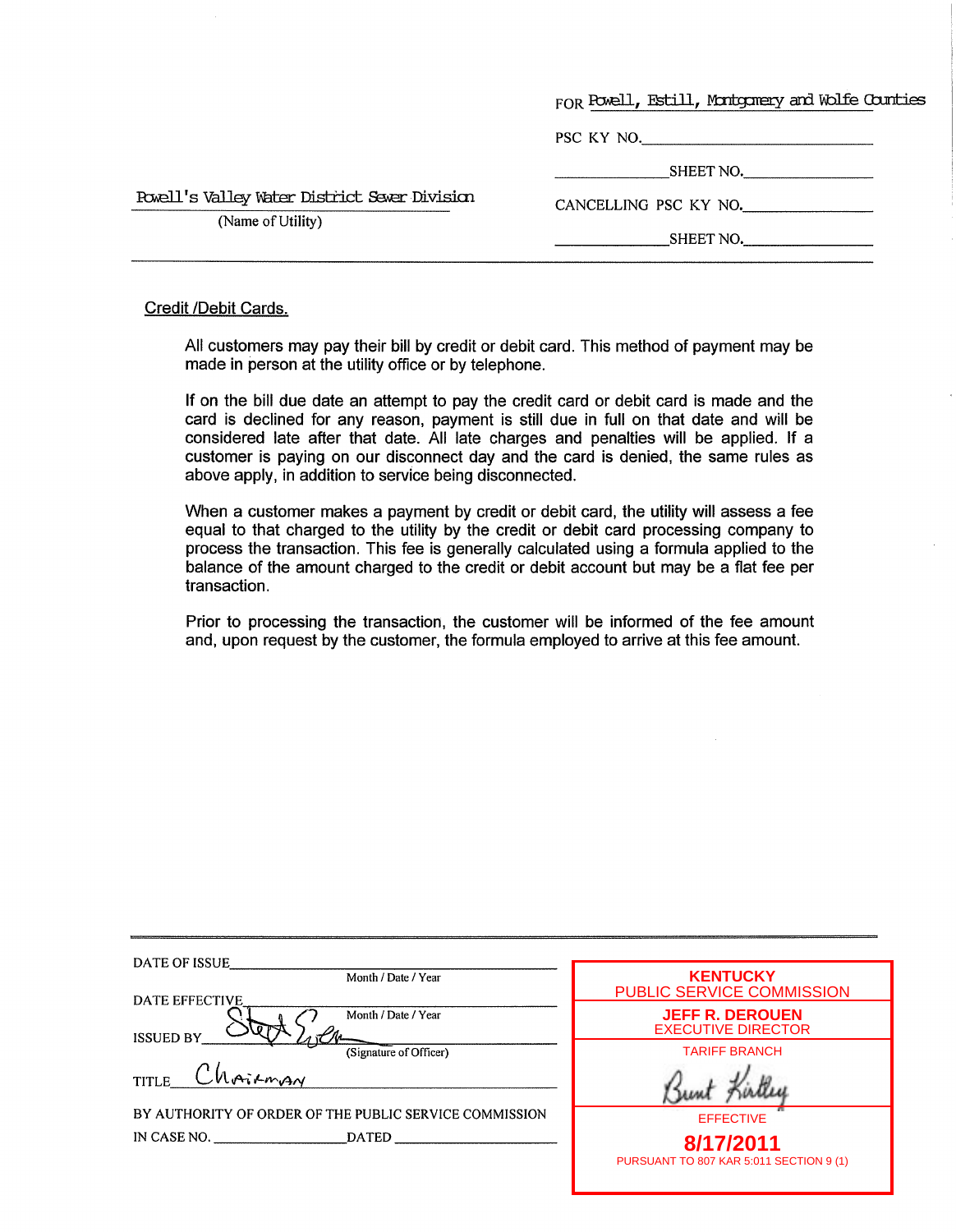|                                                                    | <b>FOR</b><br>Clay City and Rural Powell County, KY<br>Community, Town or City |
|--------------------------------------------------------------------|--------------------------------------------------------------------------------|
|                                                                    | P.S.C. KY. NO.                                                                 |
|                                                                    | Original<br>SHEET NO.<br>3                                                     |
| Powell's Valley Water District/Sewer Division<br>(Name of Utility) | CANCELLING P.S.C. KY. NO.                                                      |
|                                                                    | SHEET NO.                                                                      |

The following Rules and Regulations govern sewer service by Powell's Valley Water and Sewer District, and are in addition to, and superceded by, the Rules and Regulations established by the Public Service Commission.

## A. BILLING AND COLLECTION

Bills for service will be mailed no later than the 1st of each month and will be due and payable within 10 days.

## B. DEPOSITS

The Utility may require a deposit not to exceed 2/12ths of the estimated annual bill of the applicant for service. Interest will accrue on the deposit at the rate prescribed by law and will be refimded on **an** annual basis, unless the customer's bill is delinquent on the anniversary date of the deposit.

# C. SPECIAL NON-RECURRING CHARGES

## 1. Disconnection Charge

A disconnect fee will be assessed when the utility disconnects service for non-payment of service. The utility shall mail or otherwise deliver to that customer five- (5) days' written notice of intent to terminate. Under no circumstances shall service be terminated before twenty (20) days after the mailing date of the original unpaid bill.

Once the sewer has been disconnected, the local heath department will be notified to declare the residence uninhabitable.

| DATE OF ISSUE    | Month / Date / Year                                    |                                  |
|------------------|--------------------------------------------------------|----------------------------------|
| DATE EFFECTIVE   |                                                        | <b>PUBLIC SERVICE COMMISSION</b> |
| <b>ISSUED BY</b> | Month / Date / Year                                    |                                  |
| <b>TITLE</b>     | (Signature of Officer)<br>Ailman<br>_רומברי            | JUN 1 2 2002                     |
|                  | BY AUTHORITY OF ORDER OF THE PUBLIC SERVICE COMMISSION | PURSUANT TO 807 BAR 5:011        |
| IN CASE NO.      | <b>DATED</b>                                           | $\mathbf{W}$<br>B٧<br>NRFCTOR    |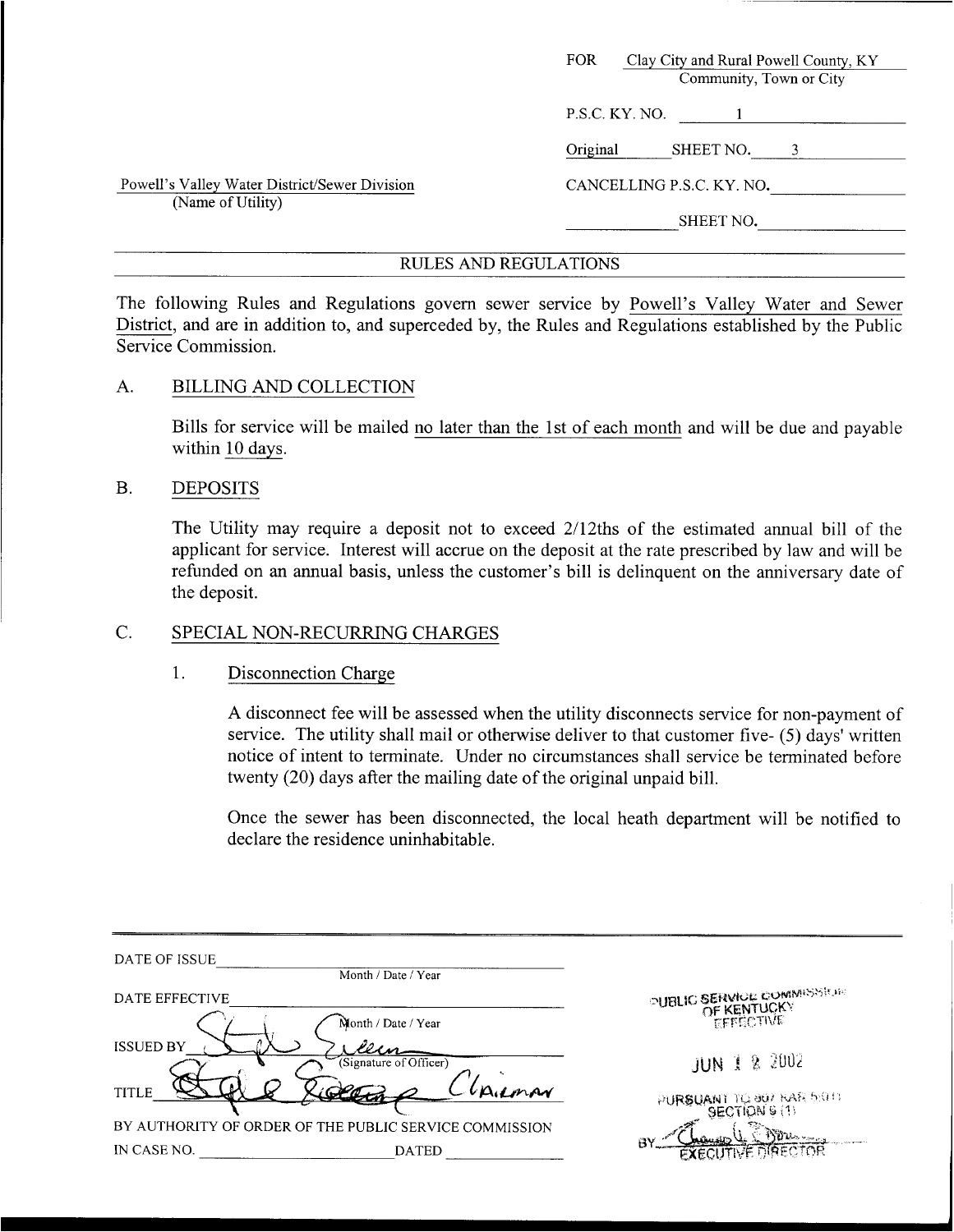| Clay City and Rural Powell County, KY<br>FOR.<br>Community, Town or City |
|--------------------------------------------------------------------------|
| P.S.C. KY. NO.                                                           |
| Original<br>SHEET NO.<br>4                                               |
| CANCELLING P.S.C. KY. NO.                                                |
| SHEET NO.                                                                |
|                                                                          |

## 2. Reconnection Charge

When service has been terminated for nonpayment, the disconnection charge along with a reconnection charge must be paid prior to re-establishing service.

## 3. Late Payment Penalty

A 10% late payment penalty will be assessed on any account not paid by the  $10<sup>th</sup>$  of the month. The penalty will be assessed only once on any unpaid balance.

#### 4. Returned Check Charge

A returned check charge will be assessed when a customer's check is returned, either due to insufficient funds, or other reason due to customer fault.

## D. BANNED SUBSTANCES

No substances shall be placed into the sanitary sewer system which will create a combustible, gaseous, explosive or inflammable condition nor shall any substances or objects be placed or discharged into the system which will not dissolve and which will thus cause an obstruction and clogging within the system. No petroleum products shall be placed or discharged into the system. No storm water or surface water drain shall be connected with the sanitary sewer system nor shall any storm or surface water be otherwise introduced into the system.

#### E. GREASE TRAPS

A grease trap must be installed at all food preparation establishments. Traps must be cleaned biannually. District personnel shall have permission to inspect grease traps at least quarterly (3 months.) The District shall have access to records of cleaning via billing for service.

| months.) The District shall have access to records of cleaning via billing for service. |                                         |  |
|-----------------------------------------------------------------------------------------|-----------------------------------------|--|
|                                                                                         |                                         |  |
| DATE OF ISSUE<br>Month / Date / Year                                                    |                                         |  |
| DATE EFFECTIVE                                                                          | PUBLIC SERVICE COMMESSED                |  |
| Month / Date / Year                                                                     | EFFECTIVE                               |  |
| <b>ISSUED BY</b><br>(Signature of Officer)                                              | <b>JUN 1 2 2002</b>                     |  |
| TITLE Chairman                                                                          |                                         |  |
|                                                                                         | PURSUANT TO 807 KAR SOT<br>SECTION 9(1) |  |
| BY AUTHORITY OF ORDER OF THE PUBLIC SERVICE COMMISSION<br>IN CASE NO.<br><b>DATED</b>   | ПY                                      |  |
|                                                                                         |                                         |  |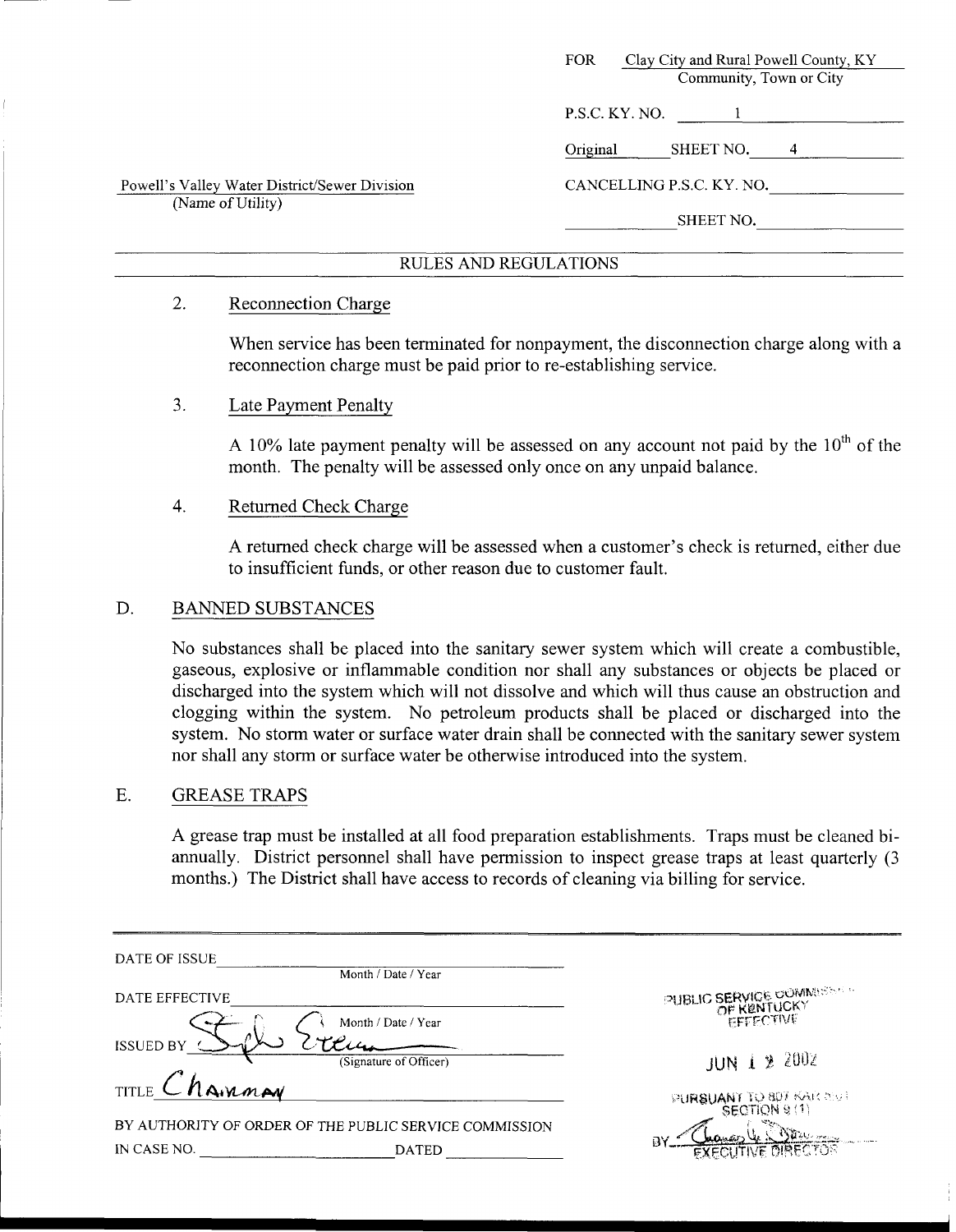|                                               | Clay City and Rural Powell County, KY<br>FOR. |
|-----------------------------------------------|-----------------------------------------------|
|                                               | Community, Town or City                       |
|                                               | P.S.C. KY. NO.                                |
|                                               | SHEET NO.<br>Original                         |
| Powell's Valley Water District/Sewer Division | CANCELLING P.S.C. KY. NO.                     |
| (Name of Utility)                             | SHEET NO.                                     |
|                                               |                                               |

#### E. SEWER LINES

**A** sewer service pipe shall not be laid in the same trench with a water pipe.

If a governmental agency requires an inspection of the customer's plumbing, the Utility shall not connect the customer's service pipe until it has received notice from the inspection agency certifying that the customer's plumbing is satisfactory. When necessary to move or relocate facilities, the cost will be paid by the party or parties requesting such relocation.

Any customers ultimately connected under this arrangement shall be charged according to the utility's current approved rates filed with the Public Service Commission.

For purposes of this provision the term "prospective customer" shall mean any person, firm or corporation which expresses an intent to become an ultimate user or customer of the utility at the time of the contribution in aid of construction is charged. **A** subdivider, developer or contractor is not considered a "prospective customer" for purposes of this section.

#### F. SEWER FAILURE

The utility is responsible for the maintenance of that portion of the service line installed by the Utility and the customer is responsible for the maintenance of that portion installed by the customer.

#### G. PROTECTION BY CONSUMER

The Consumer shall protect the equipment of the Utility on his premises and shall not interfere with the Utility's property or permit interference except by duly authorized representatives of the Utility.

| DATE OF ISSUE           | Month / Date / Year                                    |                                                              |
|-------------------------|--------------------------------------------------------|--------------------------------------------------------------|
| DATE EFFECTIVE          |                                                        |                                                              |
| <b>ISSUED BY</b>        | Month / Date / Year<br>(Signature of Officer)          | <b>PUBLIC SERVICE COMMISSION</b><br>OF KENTUCKY<br>EFFECTIVE |
| NAIRMAN<br><b>TITLE</b> |                                                        | JUN 1 2 2002                                                 |
|                         | BY AUTHORITY OF ORDER OF THE PUBLIC SERVICE COMMISSION | <b>PURSUANT TO 807 KAR 5:011</b>                             |
| IN CASE NO.             | <b>DATED</b>                                           | H٧<br><b>EXECUTIVE DIRECTOR</b>                              |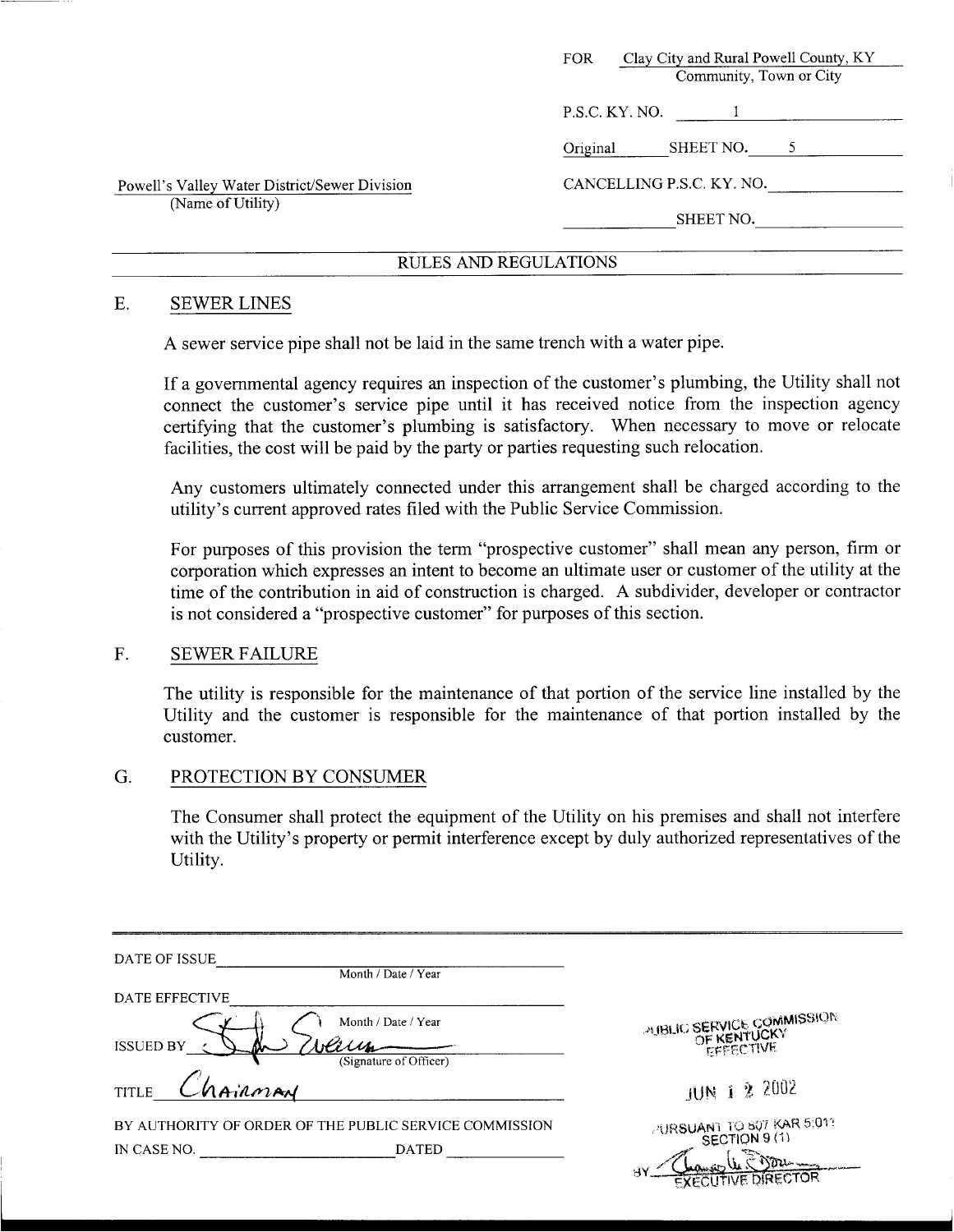|                                               | Clay City and Rural Powell County, KY<br><b>FOR</b><br>Community, Town or City |
|-----------------------------------------------|--------------------------------------------------------------------------------|
|                                               | P.S.C. KY. NO.                                                                 |
|                                               | SHEET NO.<br>Original<br>6                                                     |
| Powell's Valley Water District/Sewer Division | CANCELLING P.S.C. KY. NO.                                                      |
| (Name of Utility)                             | SHEET NO.                                                                      |
|                                               |                                                                                |

#### H. NOTICE OF TROUBLE

The Consumer shall give immediate notice to the Utility of any irregularities or unsatisfactory service and of any known defects.

#### I. DISCONTINUANCE OF SERVICE BY THE UTILITY

The Utility may refuse or terminate service for noncompliance with its tariffed rules or commission regulations after having made a reasonable effort to obtain customer compliance. Said customer will be given at least ten- (10) days written notice prior to termination.

If a dangerous condition is found to exist service may be terminated without notice. However, the utility will notify the customer in writing and, if possible, orally of the reasons for termination or refusal of service. The notice will be recorded along with the corrective action to be taken by the customer or the utility before service is restored or provided.

The utility may terminate service for nonpayment of tariffed charges after a five- *(5)* day written notice of intent to terminate. Service will not be terminated before twenty (20) days after the mailing date of the original bill. If a medical certificate is presented service will not be terminated for thirty (30) days beyond the termination date.

When payments are delinquent the Utility may file a complaint in court. The Utility may request that all court costs be included in any judgement amount awarded to the Utility.

#### J. CUSTOMER REQUEST FOR TERMINATION OF SERVICE

Customers who have fulfilled their contract terms and wish to discontinue service must give at least three (3) days notice. The notice may be given in writing, in person or via telephone. Notice to discontinue prior to expiration of contract term will not relieve the customer from any minimum or guaranteed payment.

| DATE OF ISSUE                                          | Month / Date / Year    |                                                        |
|--------------------------------------------------------|------------------------|--------------------------------------------------------|
| DATE EFFECTIVE                                         | Month / Date / Year    | PUBLIC SERVICE COMMISSION.<br>OF KENTUCKY<br>EFFECTIVE |
| <b>ISSUED BY</b>                                       | (Signature of Officer) |                                                        |
| <b>TITLE</b><br>non                                    |                        | JUN $1$ & 2002                                         |
| BY AUTHORITY OF ORDER OF THE PUBLIC SERVICE COMMISSION |                        | PURSUANT TO 807 KAR 5.013                              |
| IN CASE NO.                                            | BY.<br><b>DATED</b>    | LADALGIO<br><b>EXECUTIVE DIRECTOR</b>                  |